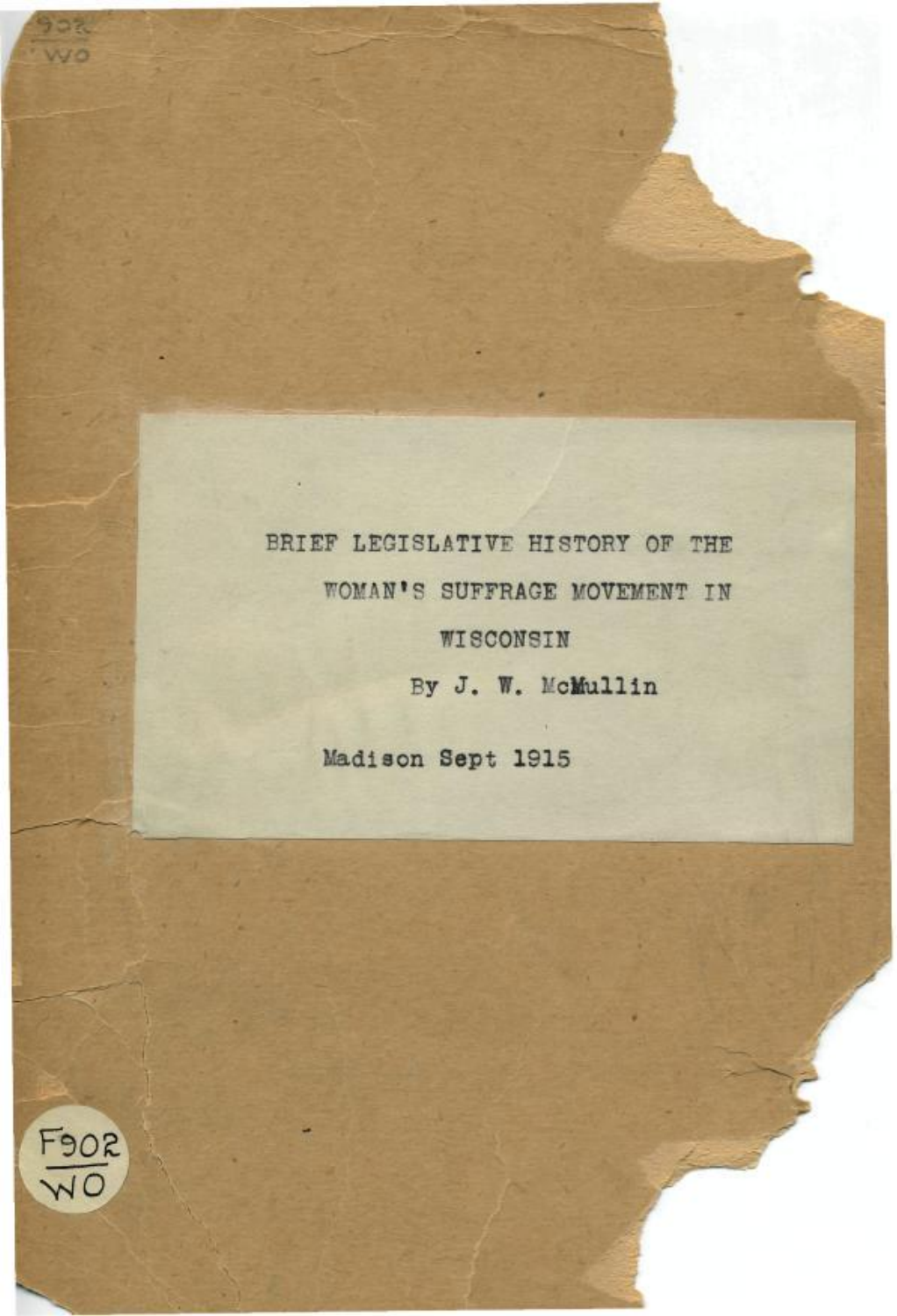Brief Legislative History of the Women's Suffrage Movement in di

 $D<sub>a</sub>$   $56 - 2067$ 

Wisconsin.

From "Acquaintances Old and New Among Reformers, " by the Rev. Olympia Brown.

Walworth county delegates to the constitutional convention. 1848. who had been free soilers in New York, demanded that the constitution should provide for equal suffrage. It did not do that but it did provide that a change in the electorate could be made by the act of one legislature and a referendum, instead of two legislatures and a referendum, as required for constitutional changes.

Woman's suffrage club formed at Richland Center.  $--- -$ 

- Suffrage convention held at the opera house at Milwaukee. 1880
- Wis. Woman's Suffrage Association organized. (See history 1882. of the Wis. Woman's Suffrage Association in the Milwaukee Free Press, July 23, 1911.)
- People adopted the measure by referendum. 1885. "Every woman who is a citizen of this state, etc., who has resided within the state one year and within the city or town in which she claims the right to vote ten days next preceding any election pertaining to school matters shall have a right to vote at such election".

The women were informed by some that the bill gave full suffrage on all subjects at any election in which school matters were involved. Courts decided otherwise. Women spent \$2000 carrying on the suit; the society ran in debt, and Mrs. Brown and others toured the country to raise money.

Facts obtained from Legislative Journals.

- Mr. Bjorn Holland introduced Assembly Bill 166 to confer 1899. upon women the right of suffrage upon the question of the granting of licenses to deal or traffic in spirituous, malt or intoxicating liquors or drinks as a beverage. This bill was indefinitely postponed.
- 1901. Mr. Herman Pomrening (by request) introduced Assembly Bill 608, relating to the exercise of the right of suffrege by women upon special and general elections. Referred to committee on judiciary and indefinitely postponed.
- 1903. Mr. David Evans introduced Assembly Bill 338, to confer the elective franchise on women. Indefinitely postponed by vote of 37 to 36.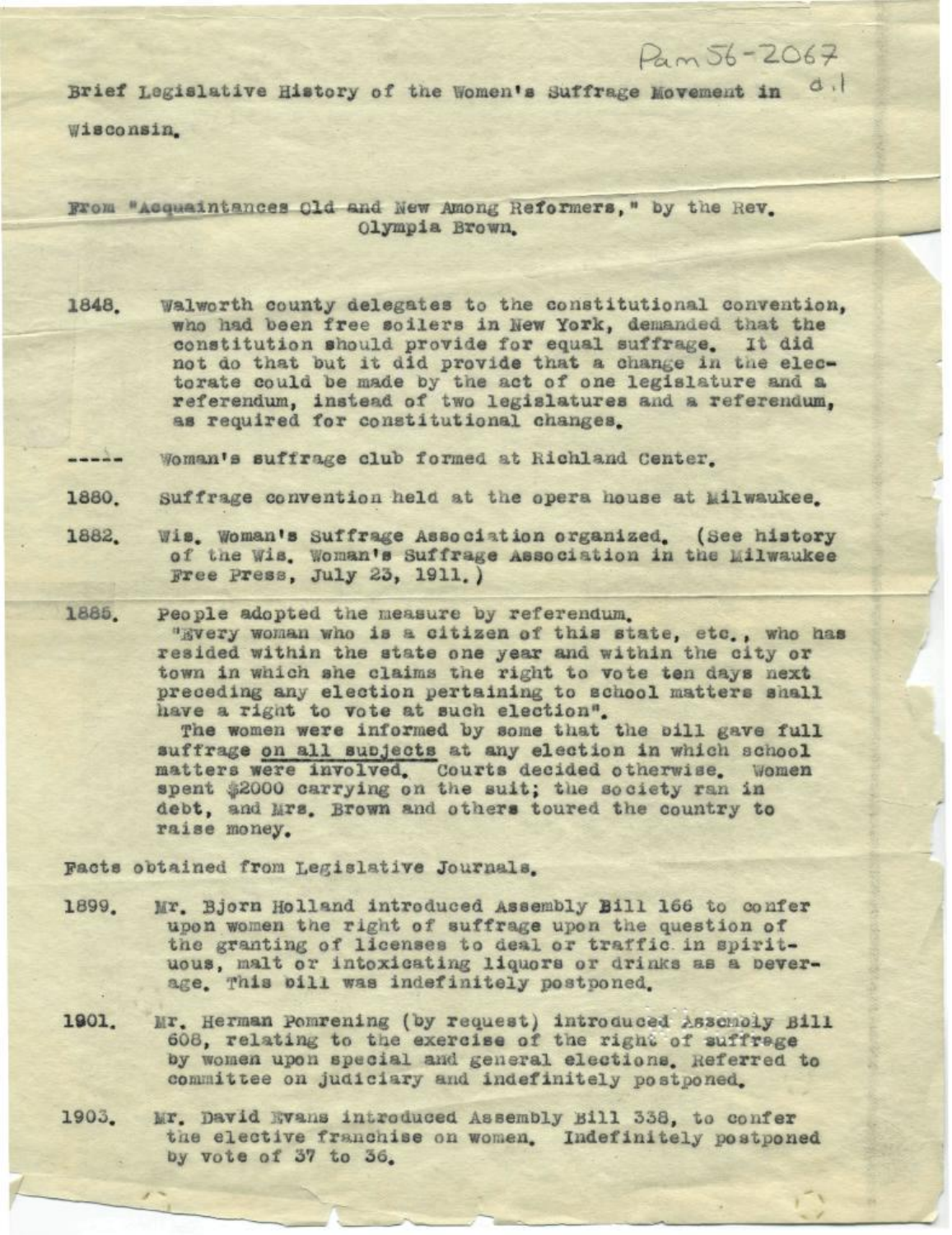

- 1903. Mr. Evans presented (by request) memorial to Congress asking for the submission to the state of amendment to the constitution of the U.S., providing for the protection of women citizens in the exercise of their right of suffrage. Do not find that it was ever reported out of committee.
- 1903. Mr. Wm. O'Neil introduced Senate Bill 80, to confer the elective franchise on women. Lost on second reading by vote of 15 to 12; 4 paired, 2 not voting.
- 1905. Mr. E. E. Burns introduced Senate Bill 397, extending the right of suffrage to women in city, village, and town matters. Indefinitely postponed.
- 1905. Mr. Burns introduced Senate Bill 398 to provide for separate ballots and ballot boxes for women in school elections. Indefinitely postponed.
- 1909. Mr. J. H. Stout introduced Senate Bill 144 providing for full suffrage to women; question to be presented to a referendum on a separate ballot. Passed. Failed in Assembly 53 to 34.
- Mr. Chas. B. Perry introduced Assembly Bill 403 to extend full 1911. suffrage to women. Committee recommended indefinite postponement. Recommendation accepted.
- 1911. Mr. Arthur Kahn introduced Assembly Bill 1038 which became Ch. 384, Laws of 1911. This provides for separate ballot boxes for women, in order to prevent their voting on other than school matters.
- 1911. Mr. J. H. Kamper introduced Assembly Bill 79, to give full suffrage to women. On recommendation of the committee, indefinitely postponed, as also the substitute amendment of Mr. Reed.
- 1911. Mr. Gabriel Zophy introduced S. J. R. 16 to amend the constitution by striking out the word male. Indefinitely postponed.
- 1911. Mr. David G. James introduced Senate Bill 103, which became Ch. 227, laws of 1911. It passed the Senate by vote of 16 to 4, the Assembly by vote of 49 to 18. Was referred to the people in Nov.1912, and defeated by vote of 227,024 to 135,546.
- 1913. Mr. Axel Johnson introduced Assembly Bill 520 to give full suffrage. Indefinitely postponed. Mr. Glenn introduced Senate Bill 225; passed in Senate 17 to 15. passed in Assembly 47 to 26; vetoed by governor.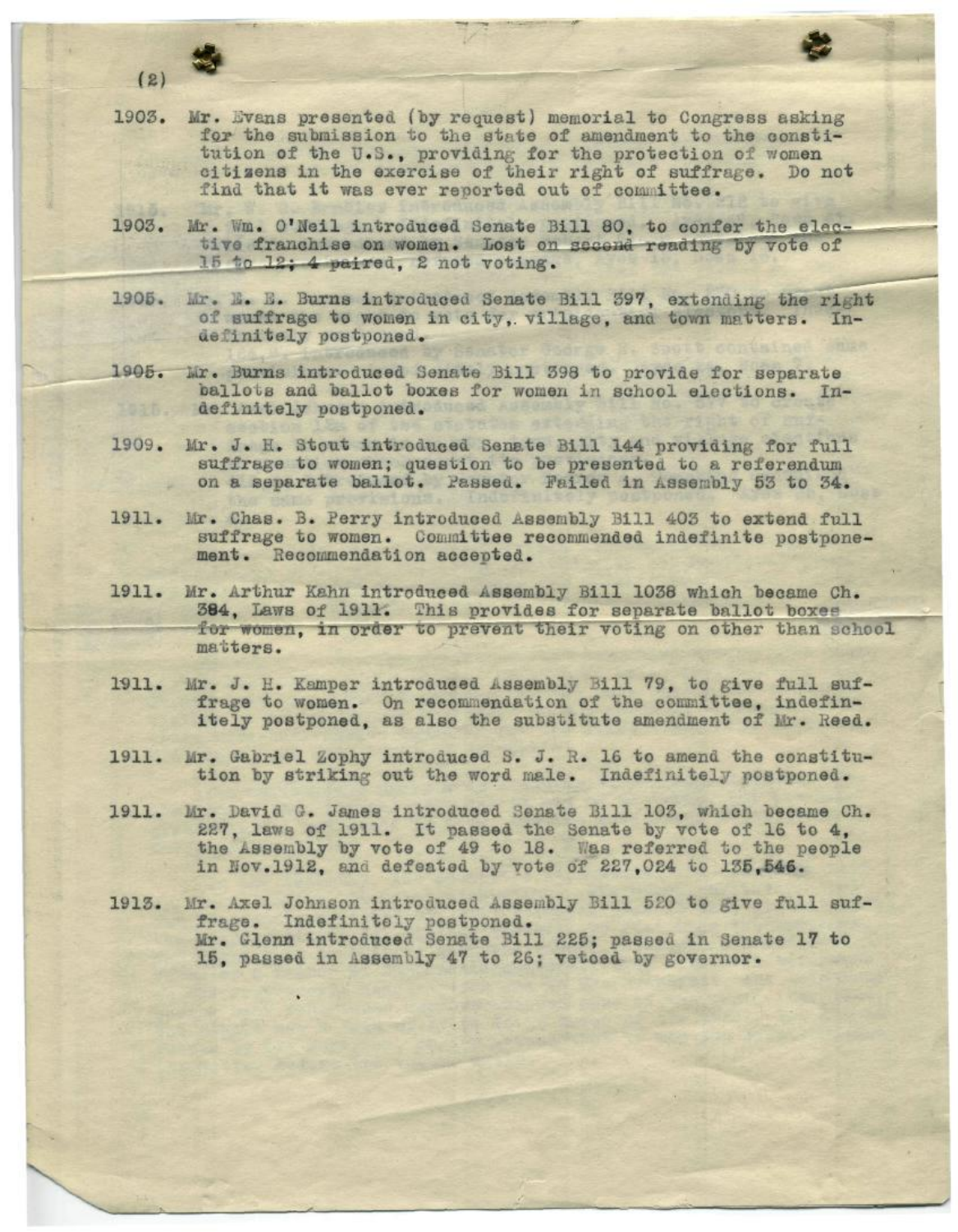1915. Mr. W. C. Bradley introduced Assembly Bill No. 212 to give full suffrage. Indefinitely postponed. Ayes 49, Noes 41. 118,S. introduced by Senator Robert Glenn contained the same provisions, refused passage. Ayes 15, Noes 16.

Information galaxe from Pies Ada James, Cheirama of the Lagislative case fter of the Wienemain Locan's Spritters Anneetation.

- 1915. Mr. H. M. Laursen introduced Assembly Bill No. 230 to grant women the right to vote for presidential electors. Indefinitely postponed. 164, S. introduced by Senator George E. Scott contained same provisions. Indefinitely postponed. Ayes 24, Noes 7.
- 1915. Mr. Axel Johnson introduced Âssembly Bill Ho. 577 to create section 12m of the statutes extending the right of suffrage to women in county, town, city and village elections ad 39% in counties which adopt its provisions. 412, 3. introduced by Senator Pearce A. Tompkins contained the same provisions. Indefinitely postponed. Ayes 36, loes 1n 1m 6.

In This 1913, the Vener's anffrage Association of which the

nov: Glympia Brawn was createdly materilled bith the colltical Equal-

k. Yammung web electron president of the

In the Contract on Statele, Andre Latingvood Achete Rich 2864.<br>Exting ALL LEADER TO WORD, It Pubers Wild, representing the ngeinst it at the donate kearing. In the Assembly Nesrings, the Ers. Hoyt, and Mrs. Kurts of Milwaukee. The Buffraginia egals which a canves of the legislature. In

the Bensto they thought they had 22 aut of 32 votes, but the Progressives did not stand by them, and the vote aloca 17 to 15 in favor of the sill.

In the Assembly, the sometties recommended its macritics, with Hr. Eshen sud Br. Plotrich dissampting. The women, bulieving that the Progressives slabed the bill defected because they did but wortthe gesponsibility for signing the bill to rest upon the coverner, to the Progressive Headquarters and to Mr. Roomevolt, and bolograms coming back from those courses whipped bome of the perty into line. The result wan a vote of 47 to 26 in favor of the sill. But it was vetoed by the governot, on the ground that It was too moment place the satter before the voters spain.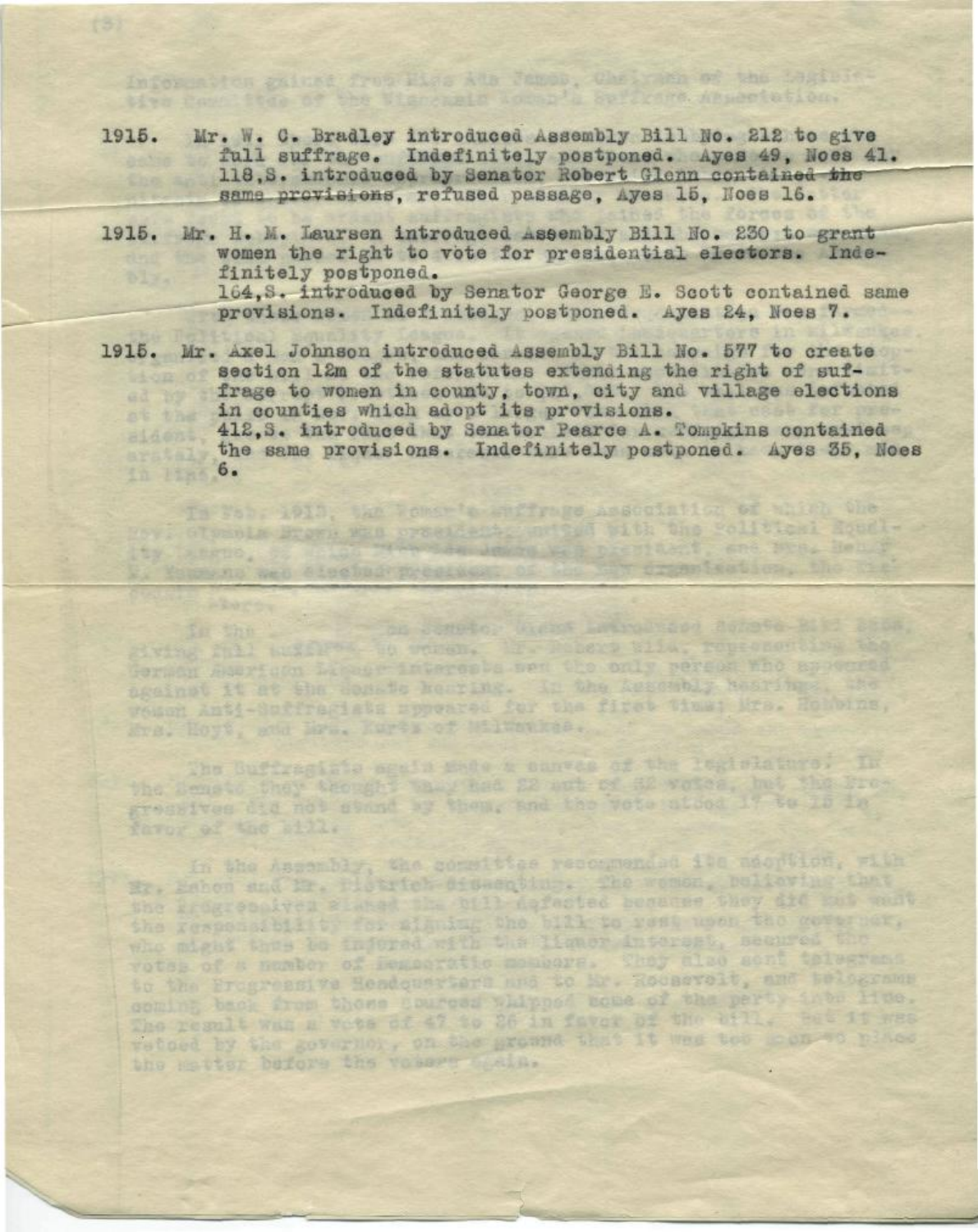At the joint committee hearings of the 1915 session, on the woman suffrage bills. Mar. 18, 1915, the following speakers appeared in favor of the bill: Assemblymen Minkley and W. C. Bradley, Congressman Irvine Lenroot, and Mrs. H. M. Youmans of Waukesha, Mrs. Joseph Jastrow of Madison, Mrs. McCreery of Green Bay and Mrs. Hooper of Oshkosh.

Congressman Lenroot in speaking for the bill explained that he voted against the federal constitutional amendment because he believed that every state should decide for itself whether its women should have the right to wite.

Mr. Wild of Milwaukee and Mr. George Kroncke of Madison spoke against the bills as representatives of the German American Alliance. Mr. Minkley as a member of the German American Alliance objected, stating that the Alliance was by no means unanimous in its stand against suffrage.

No. 212.A. was reported out of committee without recommendation.

No. 118,8. was recommended for indefinite postponement by the senate committee on state affairs. Senators Arnold, Culbertson and Cunningham dissenting.

No. 230.A. was recommended for indefinite postponement by the committee on state affairs.

No. 164, S. was recommended for indefinite postponement by committee on state affairs.

1915.